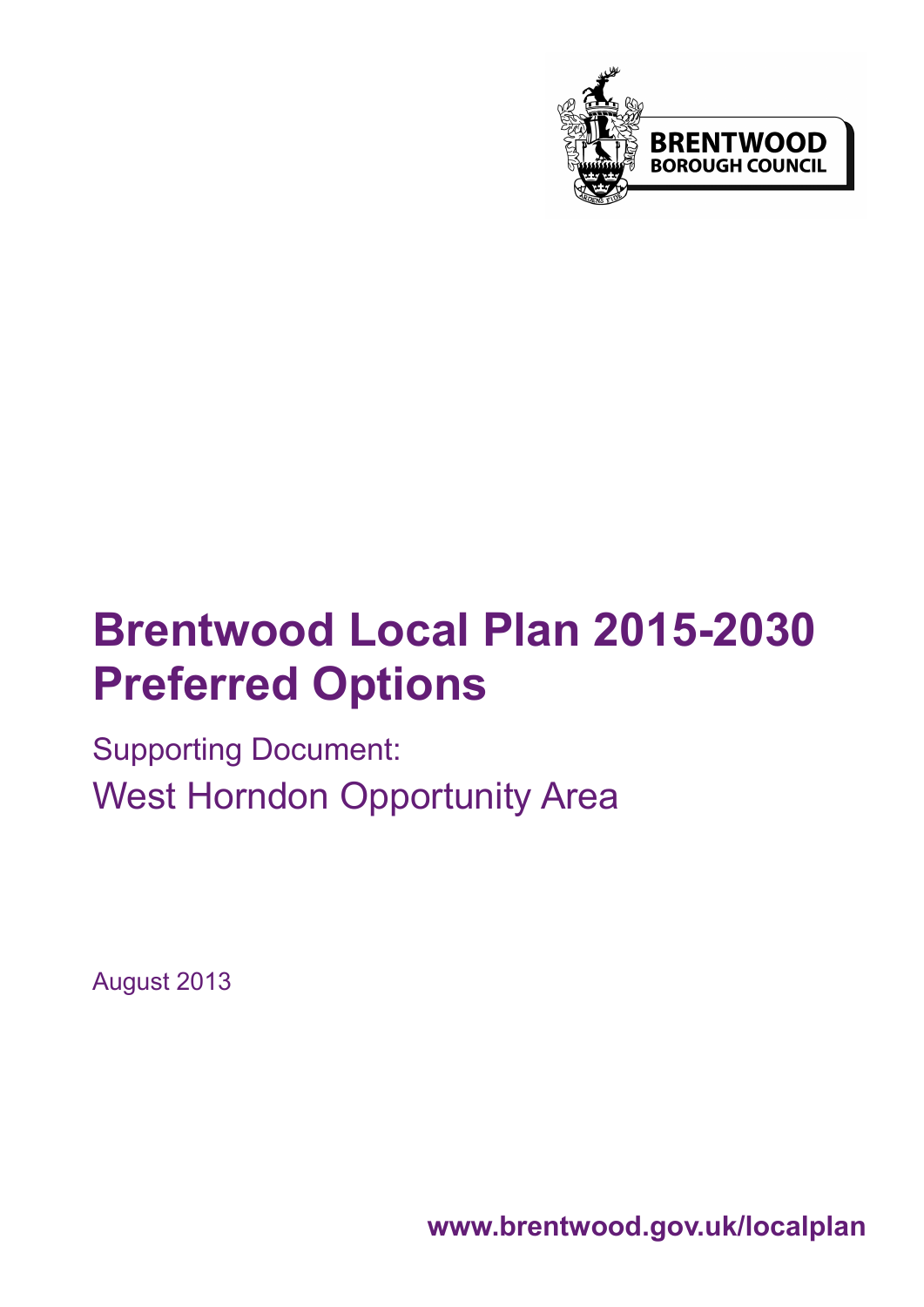# **Contents**

#### e de la provincia de la provincia de la provincia de la provincia de la provincia de la provincia de la provinc

| Introduction to the Local Plan 2015-2030 Preferred Options | 1              |
|------------------------------------------------------------|----------------|
| Why produce a Plan?                                        | 1              |
| How is the Council consulting?                             | 1              |
| Local Plan Draft Spatial Strategy                          | 2              |
| How does this impact West Horndon?                         | 3              |
| What improvements could this deliver for West Horndon?     | $\overline{4}$ |
| Why include a 15 year supply of housing?                   | $\overline{4}$ |
| What next?                                                 | 4              |
| What about a Neighbourhood Plan?                           | $\overline{4}$ |
| <b>Extract Map</b>                                         | 5              |

## **Notes**

This supporting document aims to provide background notes on the Council's Local Plan 2015- 2030 Preferred Options consultation with a specific focus on growth at West Horndon. Please refer to the full version of the Local Plan Preferred Options consultation document for more detail on the draft policies and proposals.

For more information on the Plan, consultation events, supporting documents and evidence, please visit the Council's website at www.brentwood.gov.uk/localplan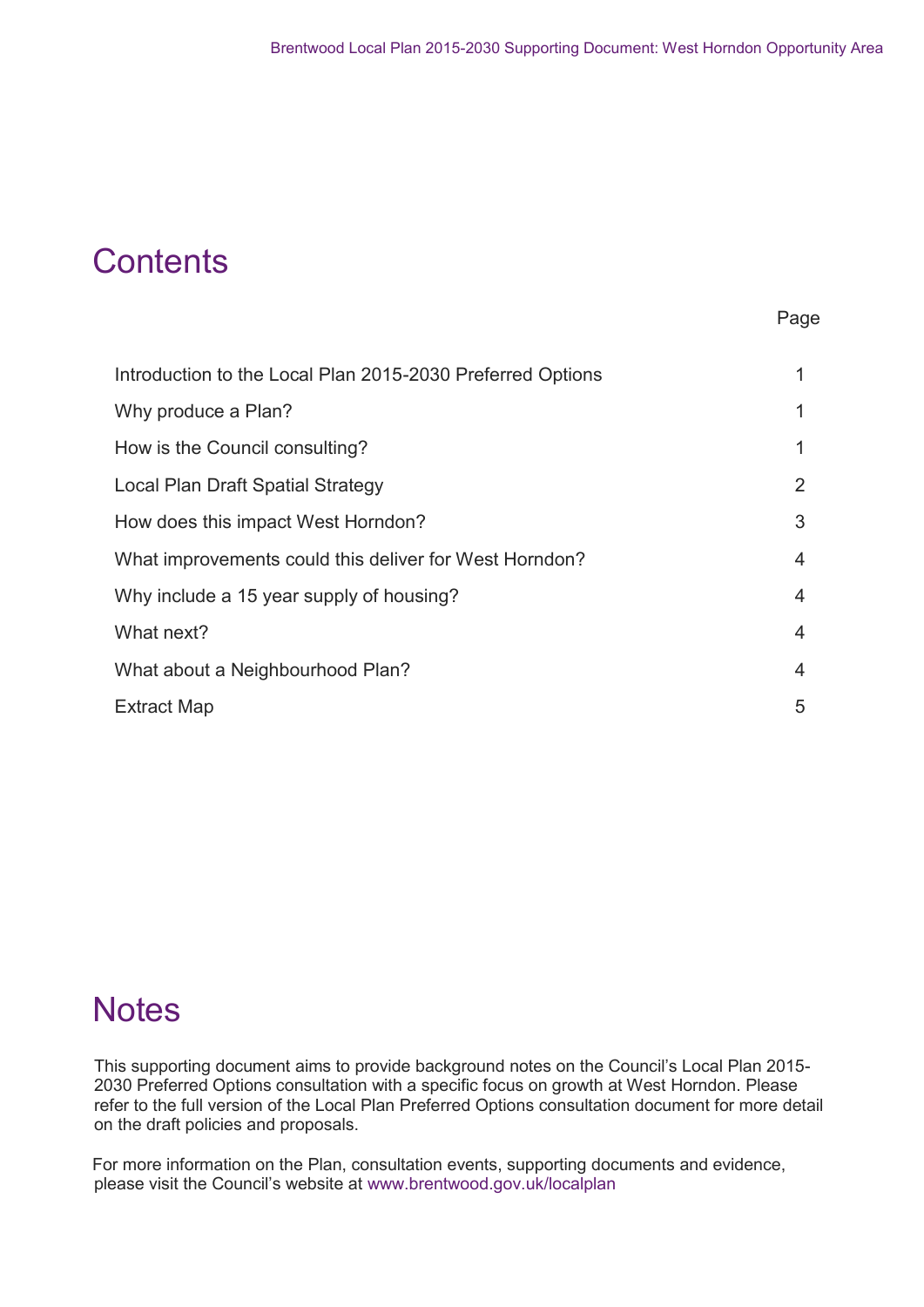#### Introduction to the Local Plan 2015-2030 Preferred Options

- This supporting note provides background on the Brentwood Local Plan 2015-2030 Preferred Options consultation and the proposed role of West Horndon in the Plan.
- At this stage the Plan is draft for consultation. The public consultation runs from Wednesday 24 July to Wednesday 2 October, a period of 10 weeks. This is a month longer than the six-week minimum outlined in the Council's Statement of Community Involvement, in recognition of the holiday period.
- The Council welcomes responses from everyone. Whether you live, work or study here, are a visitor, a local business or other interested party, now is your opportunity to get involved and make a difference to the future of the Borough.
- The Plan covers a 15 year period 2015-2030 and sets out draft policies, proposals and site allocations to guide future development in the Borough.

#### Why produce a Plan?

- A Local Plan provides the basis for local planning decisions.
- There is a statutory duty placed on all local planning authorities to produce a land-use plan in support of future growth and sustainable development. (NPPF)
- Without a Plan, decisions on new development would be based on national policy and by planning appeal, resulting in ad-hoc development across the Borough, including Green Belt.
- Without a Plan it will be harder to deliver local aspirations for jobs, homes, and supporting infrastructure, such as schools, shops, community buildings and open spaces.

#### How is the Council consulting?

- Consultation is a key part of the Plan making process the Plan needs to respond to local needs, priorities and issues.
- The document has been made available as widely as possible to allow people to comment:
	- The online version of the Plan allows people to view and comment directly on policies and proposals. This can be viewed at **www.brentwood.gov.uk/localplan**
	- Hard copies are available to view at the Town Hall or local libraries and can be sent out by post on request.
	- Comment forms can be downloaded or posted if preferred.
- The Planning Policy Team will be available to answer questions on the Plan at various locations across the Borough over the summer, including:
	- Council organised Family Fun Days,
	- Stand-alone consultation events on Saturdays, and
	- Presentation and a question & answer session for each Parish Council.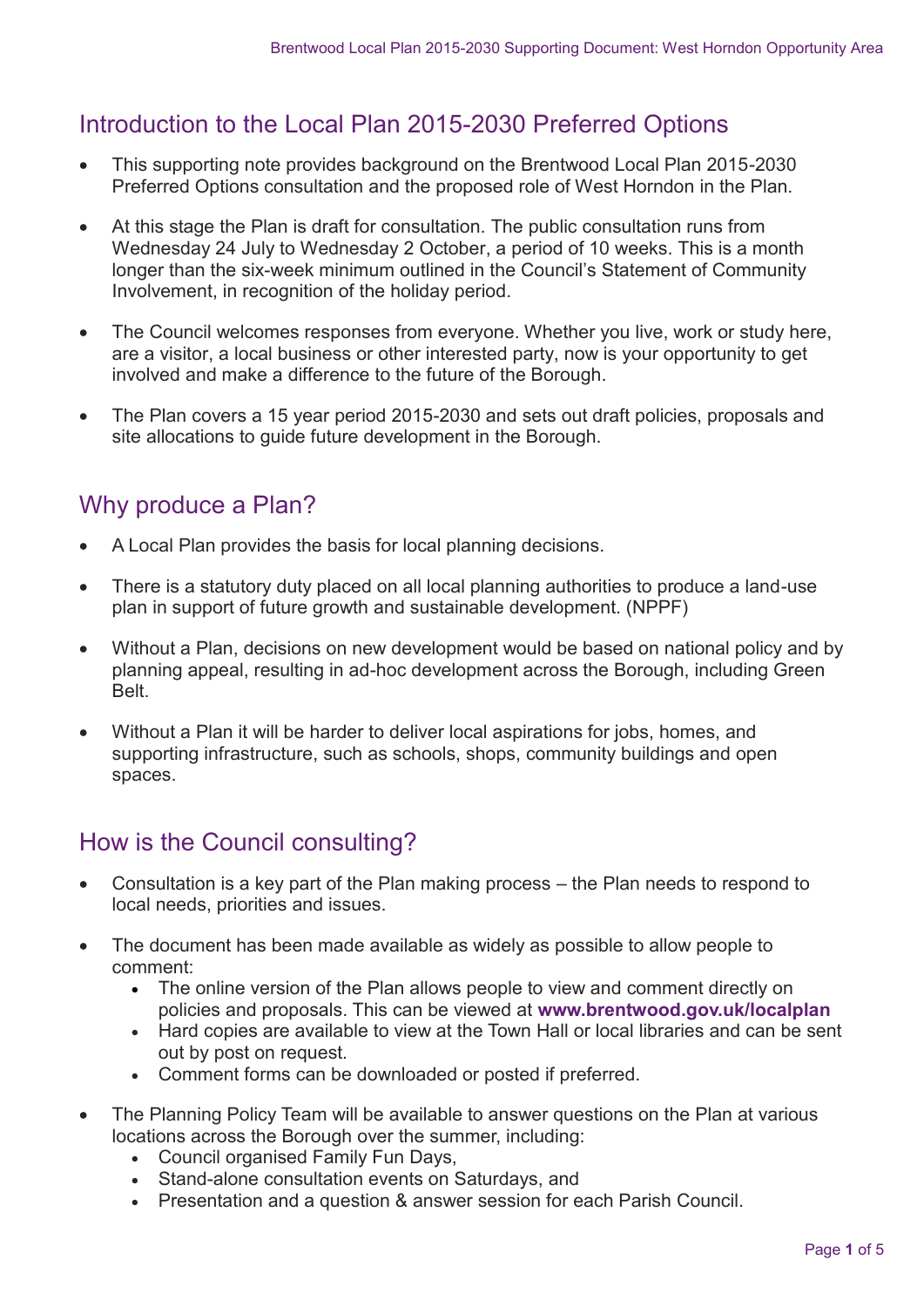#### Local Plan Draft Spatial Strategy

- A key part of the Plan is the spatial strategy, which sets out where growth for things like housing, employment, and retail is proposed to go.
- The Council's preferred approach is to focus new development in existing urban areas of Brentwood, Shenfield and West Horndon, along with redevelopment of existing land and buildings in the Green Belt. This approach aims to protect Brentwood's Green Belt whilst meeting future development needs. The only greenfield release of Green Belt in the Borough is proposed north of West Horndon (see over page for details).
- Very broadly in terms of housing growth, this looks at providing 2,000 new homes in the Brentwood/Shenfield urban area (plus two brownfield sites in the Green Belt and small amounts of development in villages to the north of the Borough), and 1,500 new homes in West Horndon as part of a strategic mixed-use allocation.

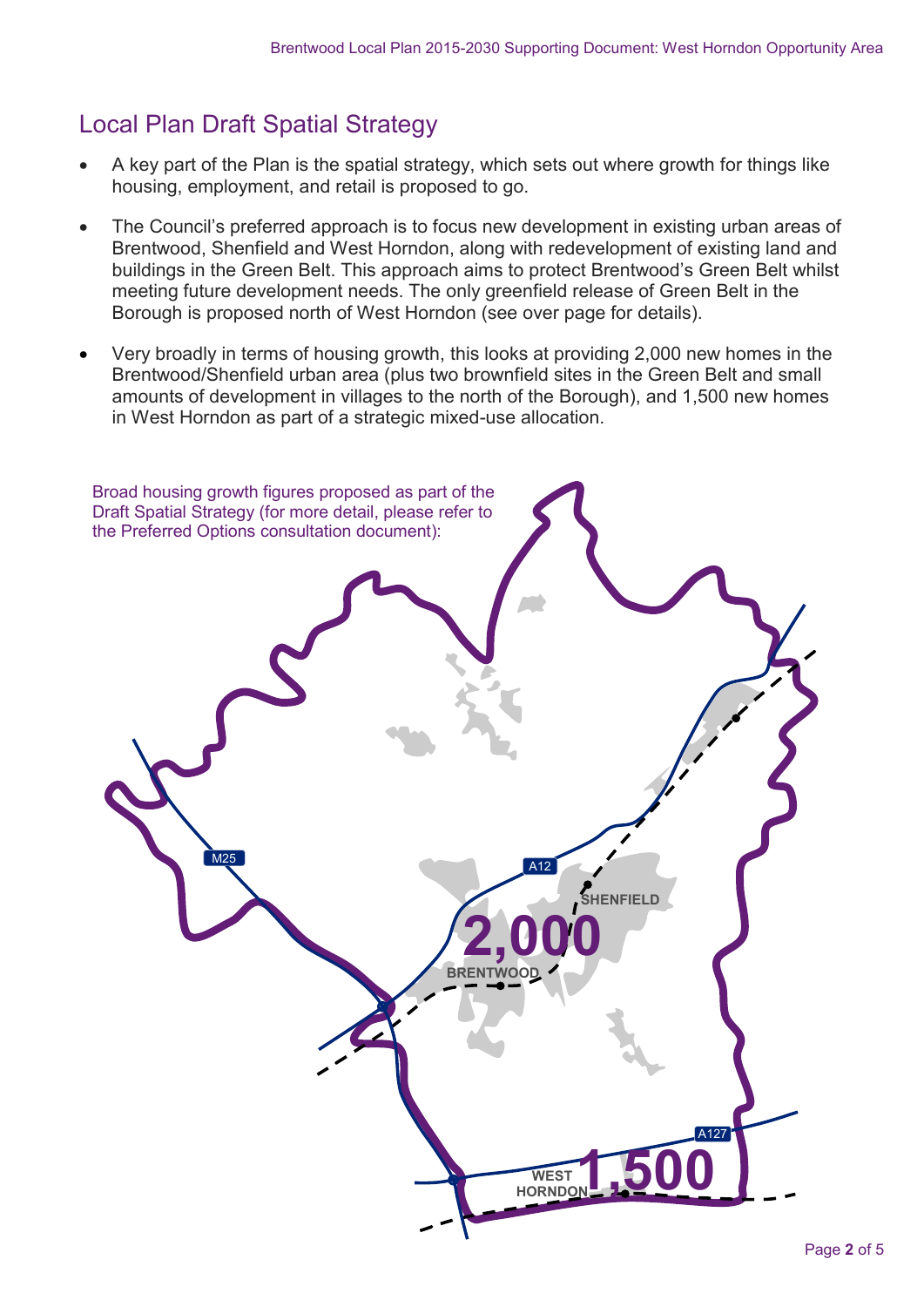#### How does this impact West Horndon?

- West Horndon is included as part of the overall Borough Spatial Strategy because of its sustainable location in terms of good access to road and rail. West Horndon has potential for improvement such as opportunities to address current conflicts from competing uses, most notably, heavy freight passing through residential areas; improve the quality of the public realm; provide multi-functional, accessible green space; and strengthen the village centre.
- Draft Policy CP4 (West Horndon Opportunity Area) sets out that the Council will work in partnership with the local community to identify and realise opportunities for regeneration and improvement. This suggests provision of a mixed-use development, including housing, employment, supporting retail, community facilities (education, health etc), and green spaces.
- The Policy sets out that location of these uses will be worked through with the local community as part of a future masterplanning exercise. Therefore, details of numbers, types and locations have yet to be proposed until this masterplan is produced. All figures are draft, further assessment will be taken into account as to whether proposed development is viable.
- In terms of sites identified in West Horndon, the strategic allocation is made up of three pieces of land:

020: Existing industrial estate (West Horndon Industrial Estate, Childerditch Lane)

021: Existing industrial estate (Horndon Industrial Estate, Station Road)

037: Green Belt land to the north of both industrial estates

 The site area for site 037 has yet to be set as this will depend on the density of development on site following the community masterplanning to identify where best to locate development.

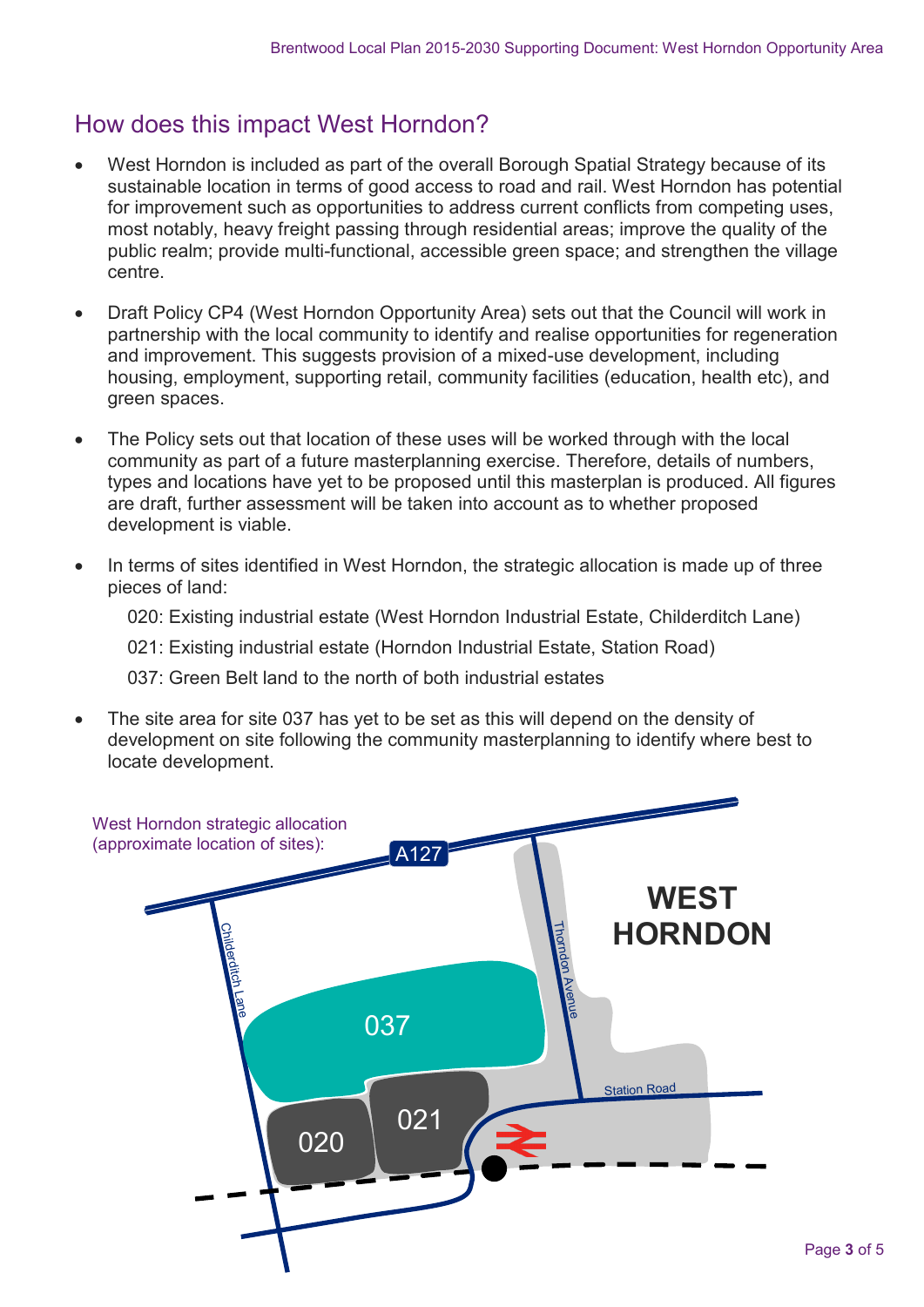#### What improvements could this deliver for West Horndon?

- A figure of 1,500 new homes has been identified over the entire strategic allocation along with approximately 5 hectares of employment land, supporting retail, provision of pitches for Travellers, community facilities, green space etc. This number of new homes (and other development) could help to deliver improvements to local infrastructure and community services/facilities. For example, this might include:
	- Railway station improvements,
	- Improvements to the local rail service (into and out of central London),
	- Improved public transport (bus) links with Brentwood Town Centre,
	- Road improvements in terms of links to the A127 (no more HGVs through the village),
	- Footbridge over the A127 for better links to Thorndon Country Park,
	- A new (or improved) Primary School,
	- Local green spaces, and
	- Better community facilities (local shops, health facilities etc).

#### Why include a 15 year supply of housing?

- The National Planning Policy Framework (NPPF) is clear that when preparing Local Plans, local planning authorities should draw-up over an appropriate time scale, preferably a 15-year time horizon, to take account of longer term requirements. (NPPF paragraph 157)
- NPPF Paragraph 47 sets out that in addition to identifying a five year supply of housing local planning authorities should identify a supply of specific, developable sites or broad locations for growth, for years 6-10 and, where possible, for years 11-15.

#### What next?

 The Council will consider all responses before publishing a report summarising the consultation comments and events. The next stage will then be to prepare a Submission version of the Local Plan. This will be available for public comment before being submitted to the Planning Inspectorate for public examination. It is hoped that examination will happen in summer 2014. Dependent on the outcome of the examination and Inspector decision, the Council hopes to adopt the Local Plan by the end of 2014.

#### What about a Neighbourhood Plan?

- Parish Council's or local community groups can now produce Neighbourhood Plans in accordance with the Localism Act 2011. A Neighbourhood Plan cannot suggest a lower amount of growth in an area if it conflicts with the Borough's Local Plan. However, it can act as a guide to ensure local wishes are met in terms of design, location of development etc. For more information on Neighbourhood Planning please visit the Council's website at www.brentwood.gov.uk/planning
- Draft Policy CP4 sets out that the Borough Council intend to progress this proposal by carrying out a community based masterplanning exercise. This will ensure the local community are central to decisions made on appropriate locations for development and how this impacts the existing village.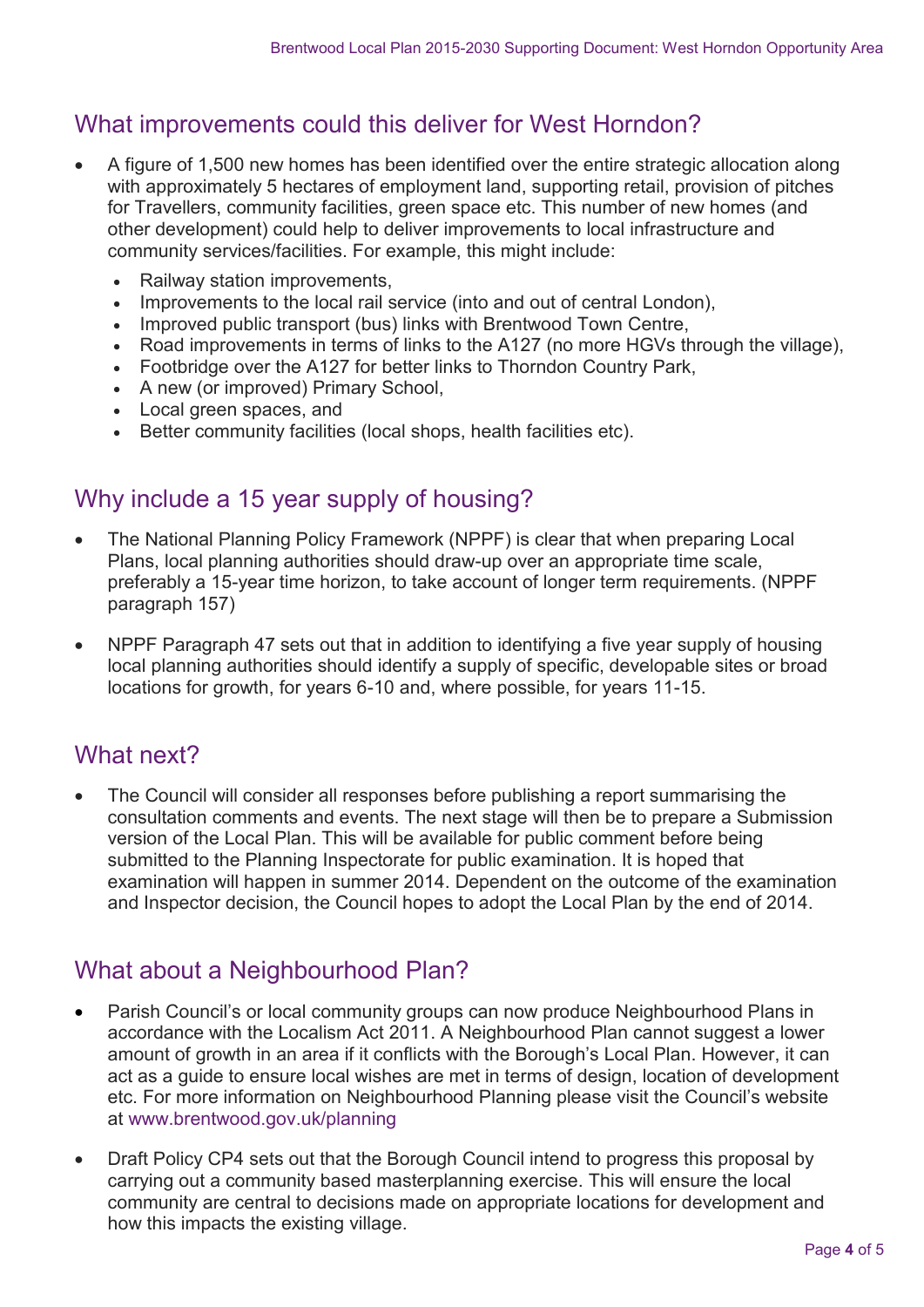

Crown copyright and database rights 2012 Ordnance Survey 100018309 Crown copyright and database rights 2012 Ordnance Survey 100018309